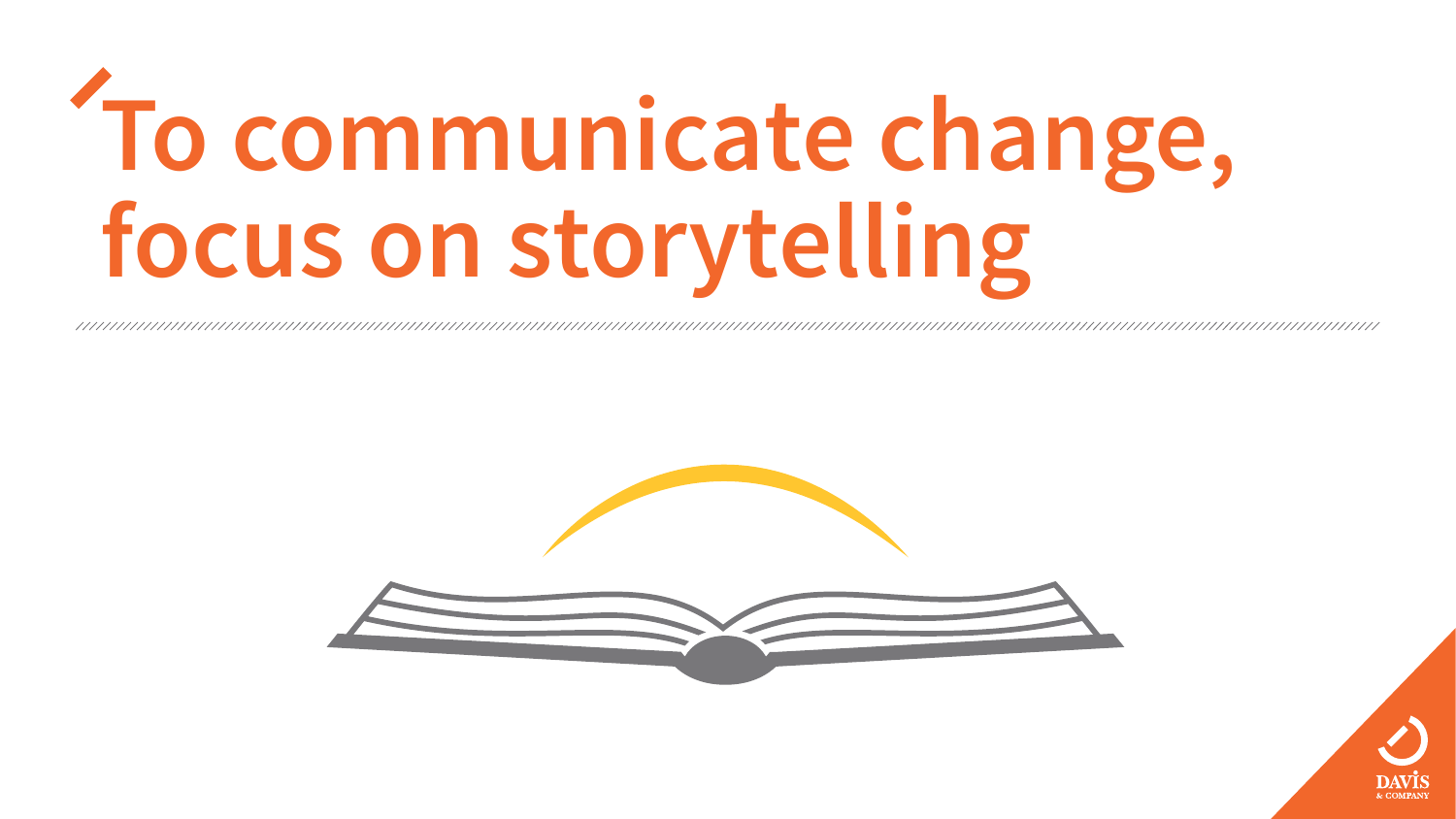### Stories are everywhere...

...in books, TV, movies, art, advertising, pop culture and business. That's because the human brain is hard-wired to learn through stories.



 $\oslash$  Davis & Company  $\oslash$  Davis & Company  $\oslash$ 

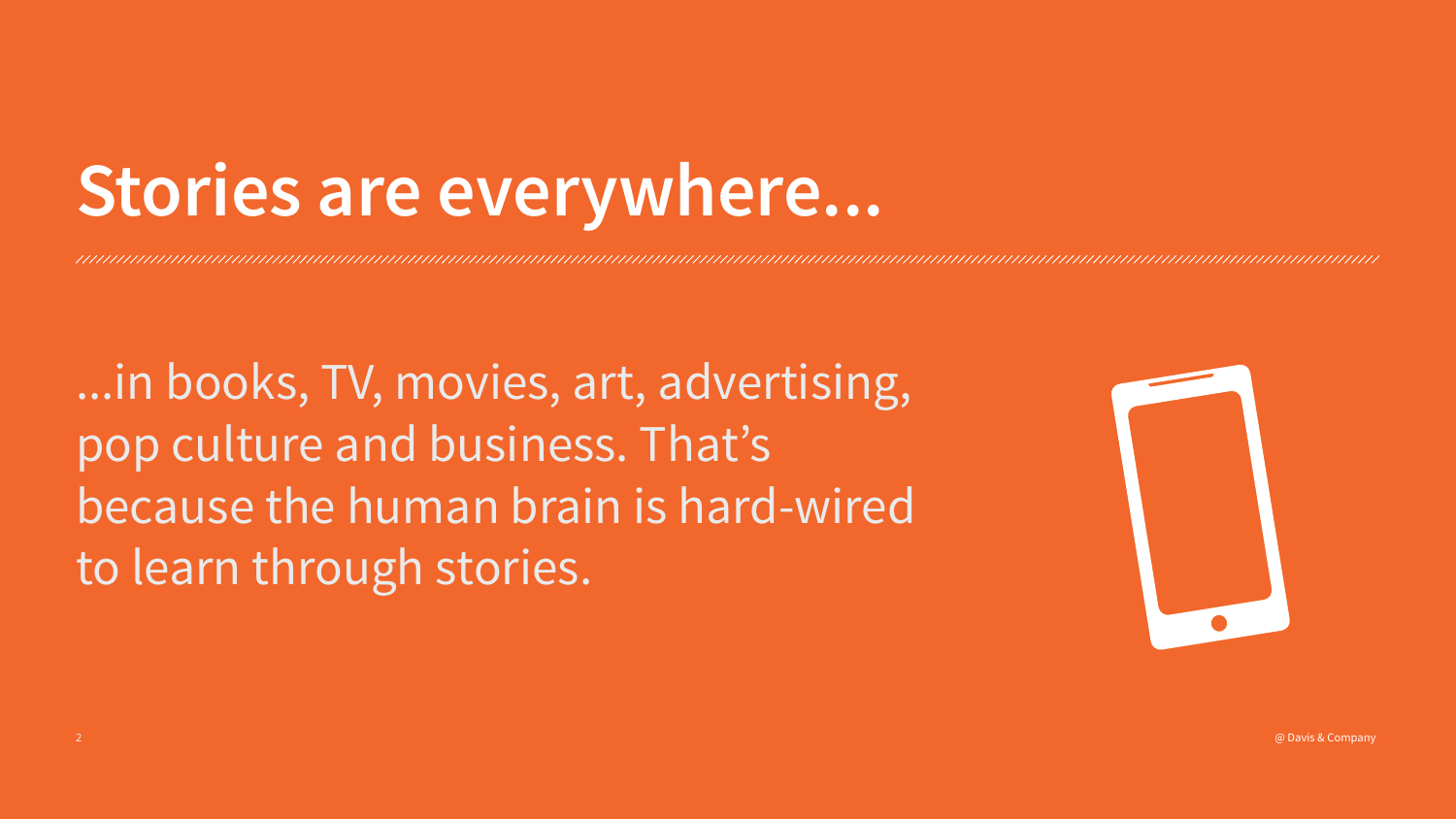@ Davis & Company



### Today's employees crave stories, too, especially...

...when there's a big change in your organization.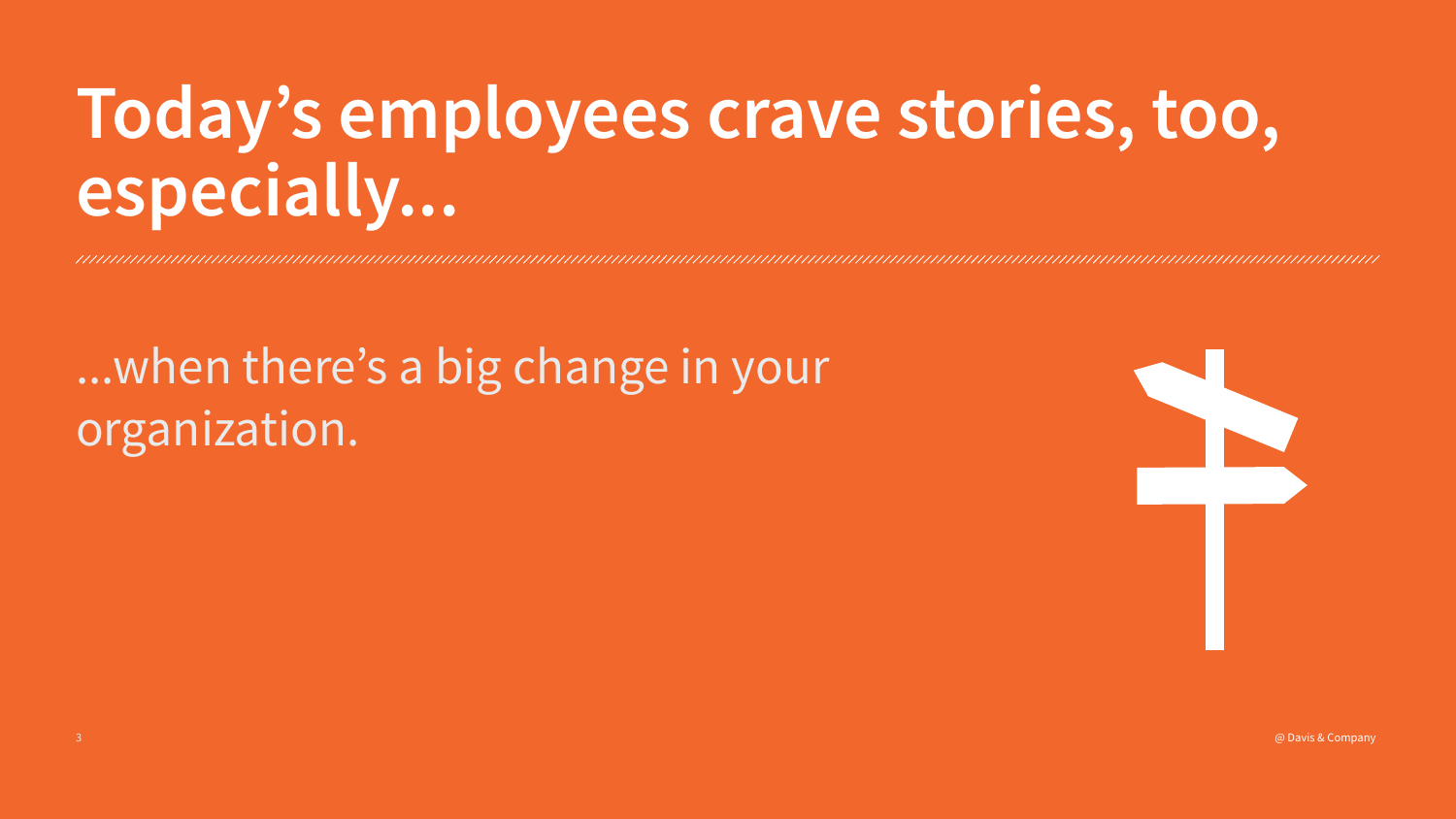### Employees want to know...

...what is going to happen—and most importantly — what the change means for them.

![](_page_3_Picture_3.jpeg)

 $\oslash$  Davis & Company  $\oslash$  Davis & Company  $\oslash$ 

![](_page_3_Picture_5.jpeg)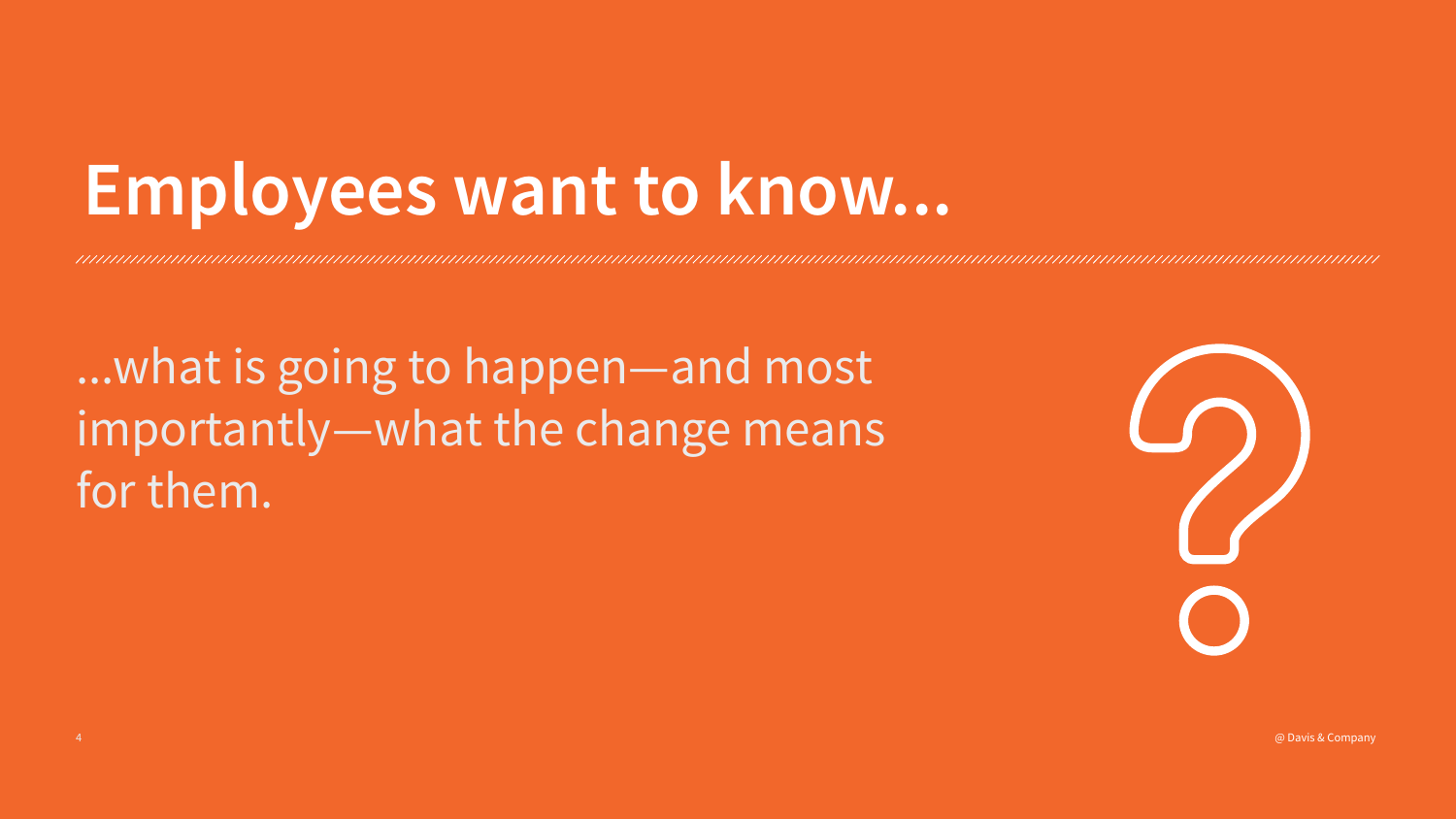### Follow these 3 tips to develop your organization's change story.

@ Davis & Company 5 @ Davis & Company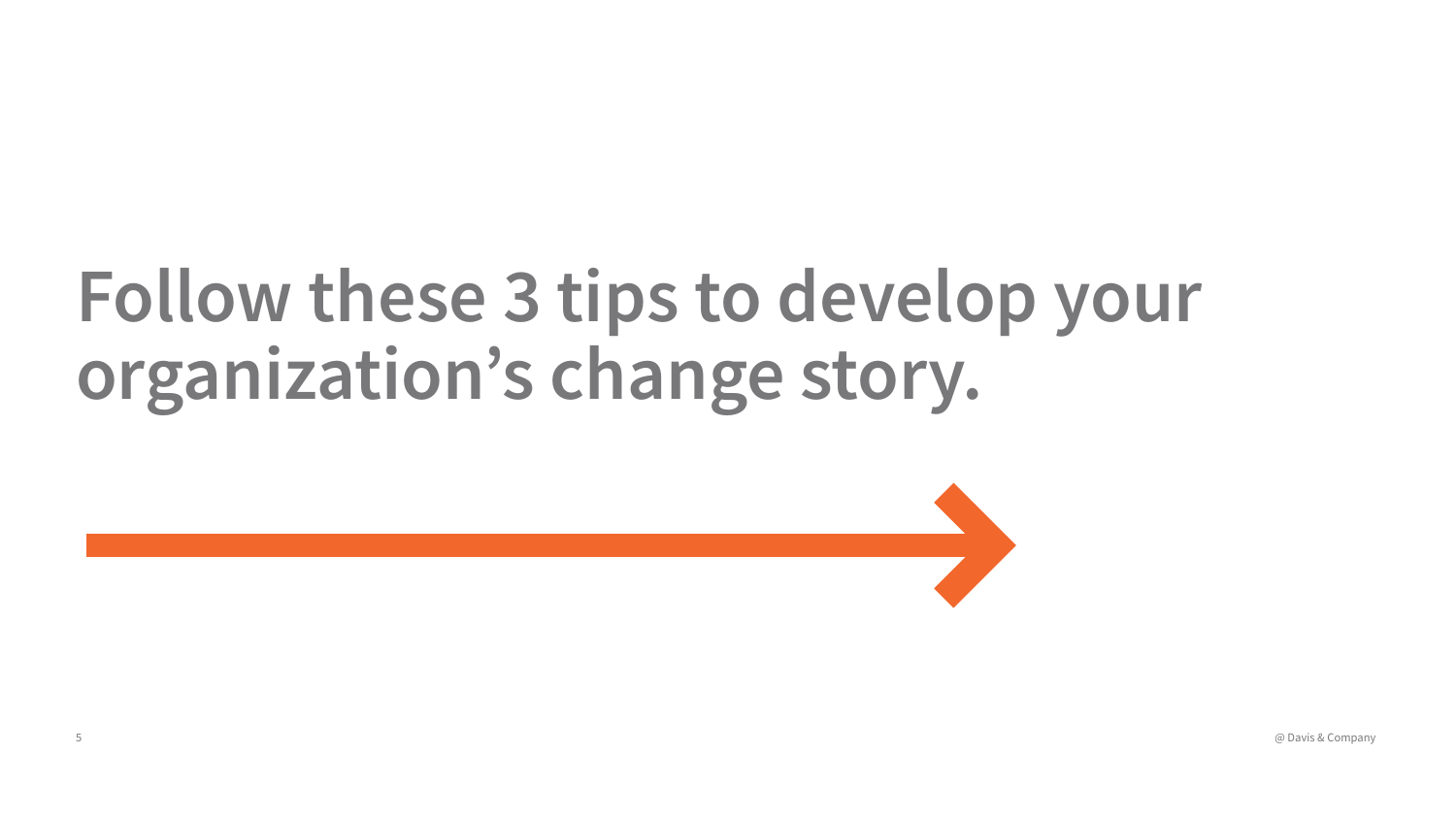![](_page_5_Picture_0.jpeg)

![](_page_5_Picture_1.jpeg)

## **BUILD** your story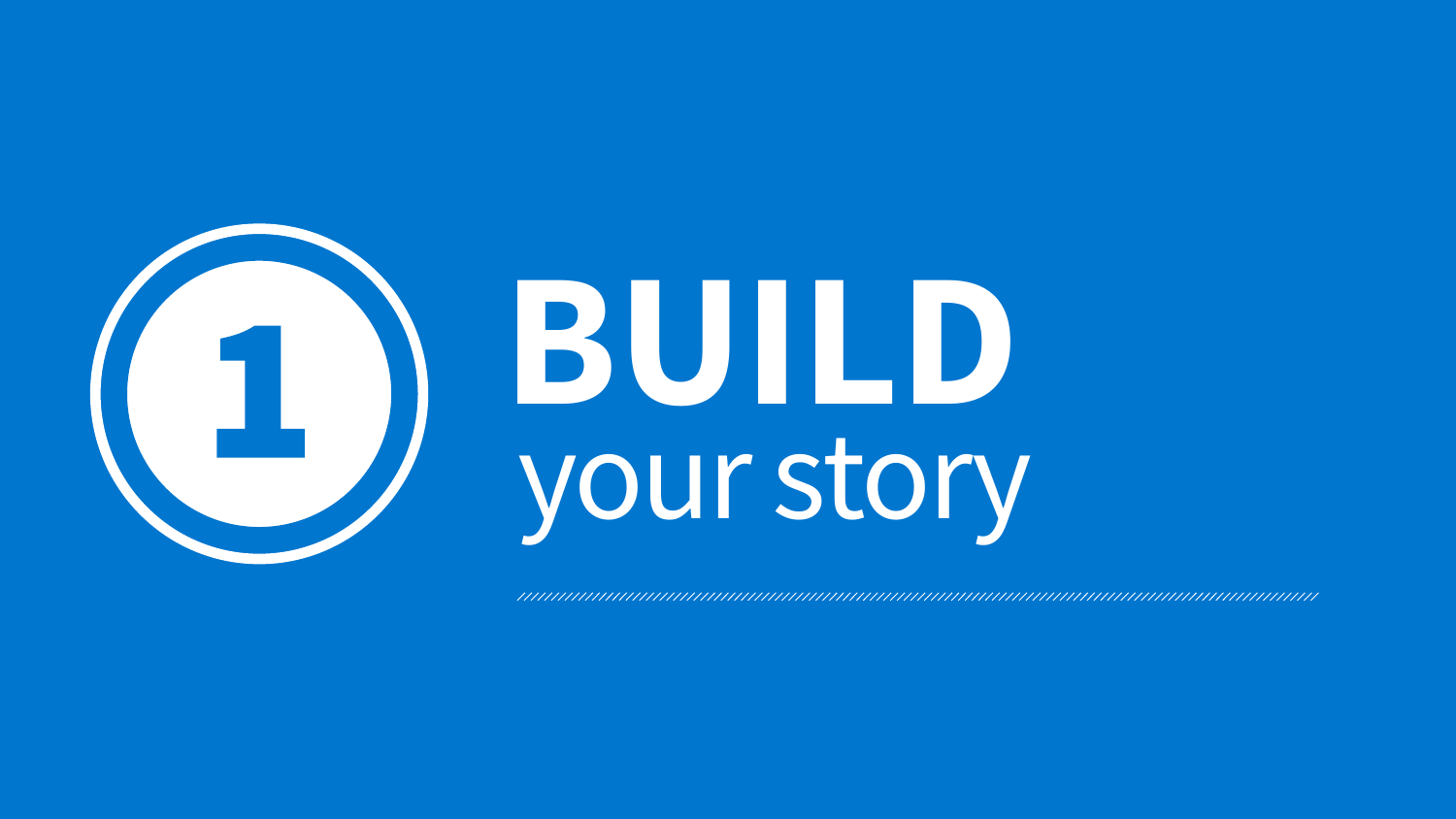![](_page_6_Picture_7.jpeg)

Climax

Rising Action

### Map the plot of your story in 5 key points.

7 @ Davis & Company

### **Build your story Use a story arc as your structure**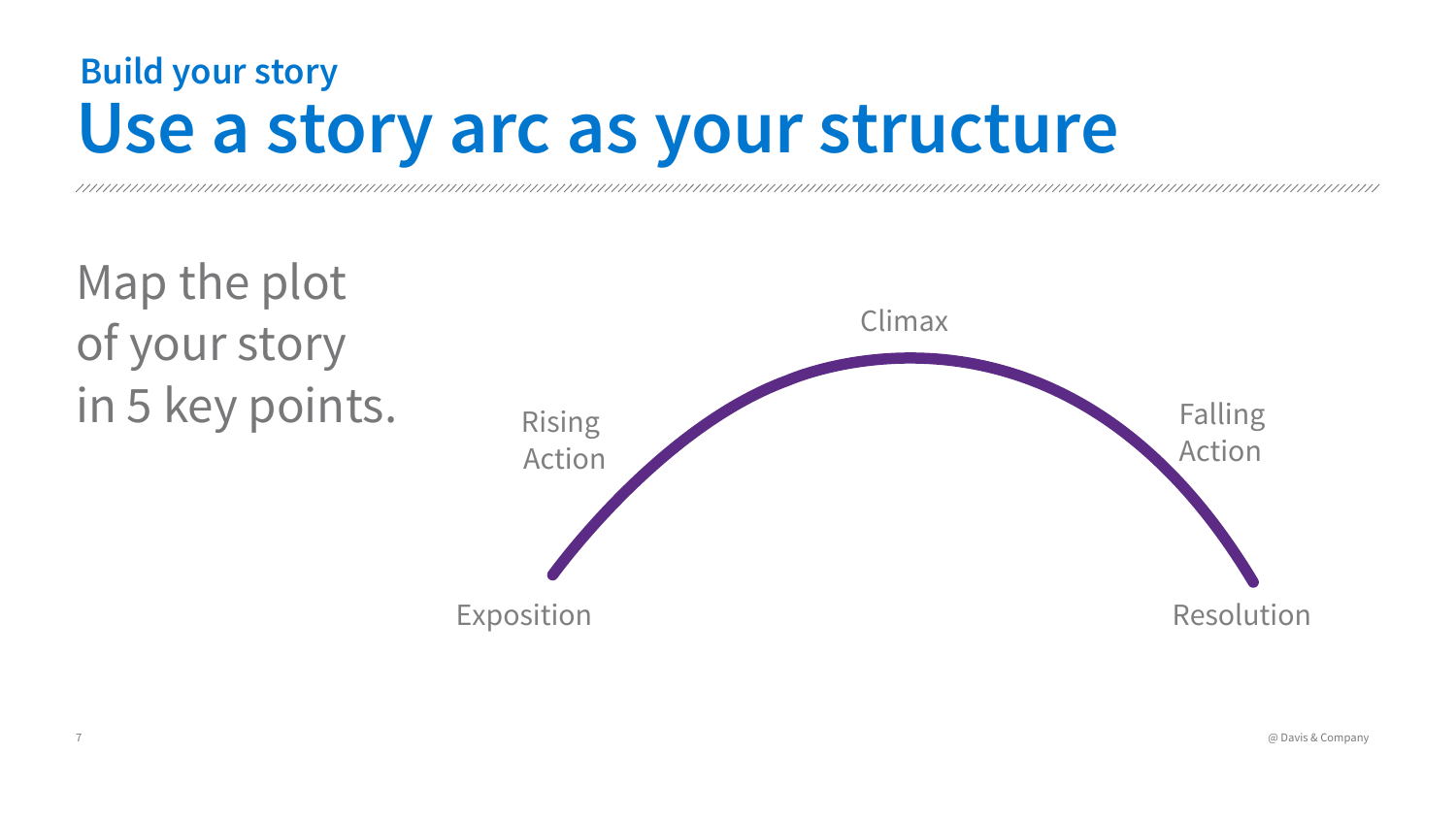### **Exposition** Our company is founded and built upon an important

mission.

**Rising Action**  We deliver a solution and help solve an unmet need.

**Climax** We grew too fast and are not sustainable.

**Falling Action** We develop a plan for the future that will set us up for long-term success.

**Resolution** The customers and our company win.

### **Communicate a new strategy Build your story**

8 @ Davis & Company

![](_page_7_Picture_10.jpeg)

**Example**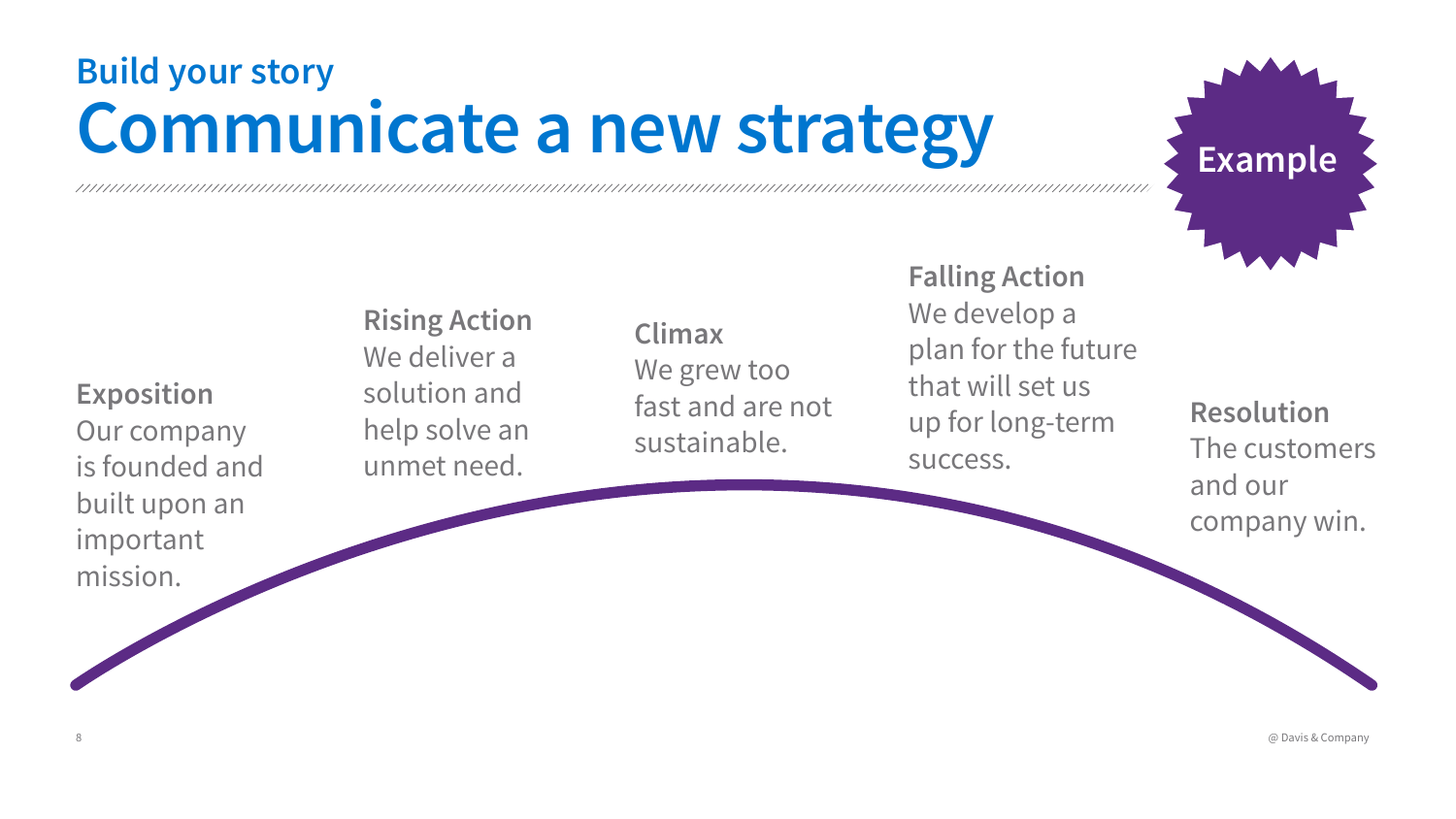![](_page_8_Picture_0.jpeg)

# your story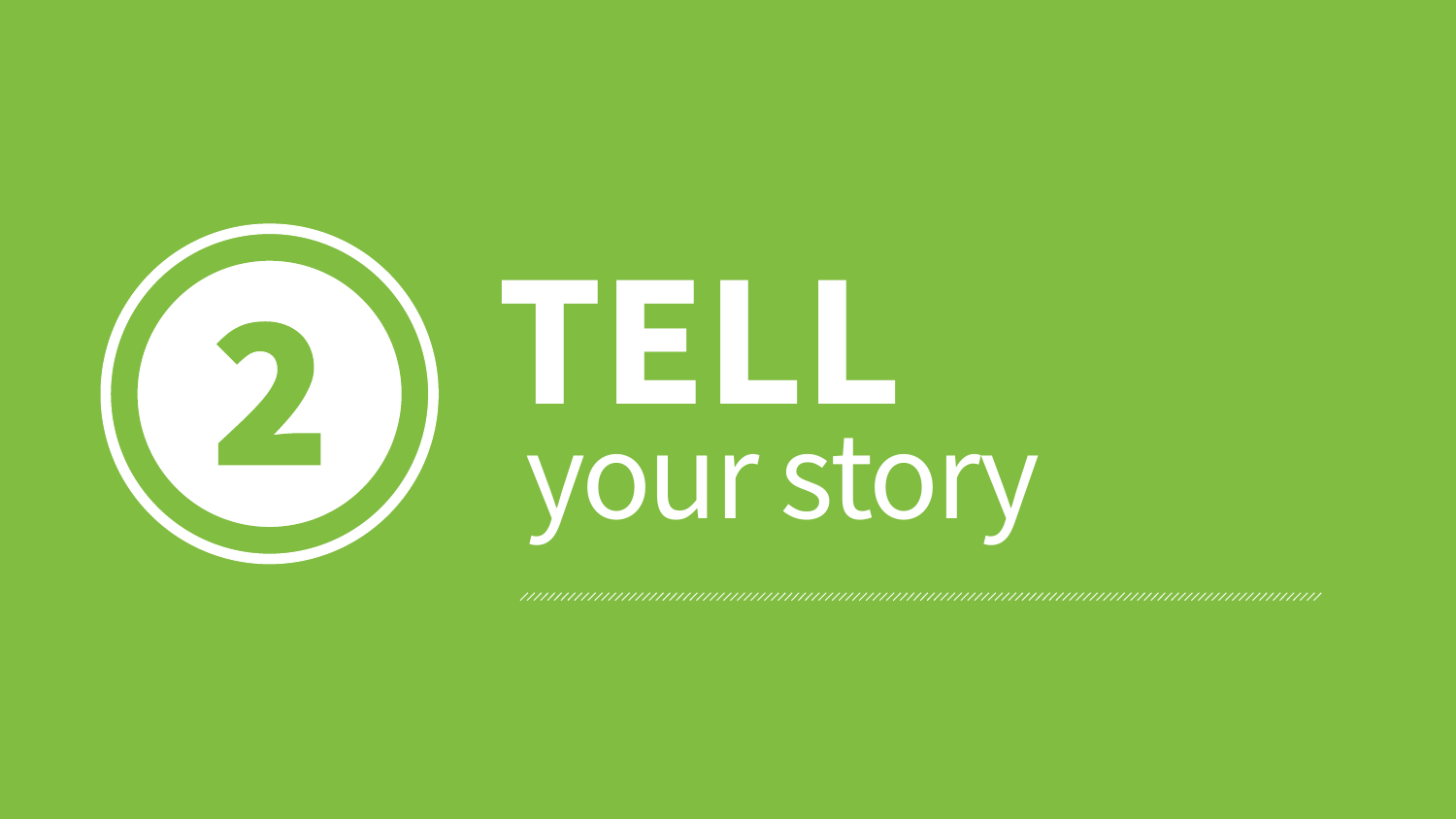When a [big change](https://www.davisandco.com/video/how-communicate-big-change) occurs, it's important to reiterate your story so employees feel comfortable with it. This doesn't mean saying the same thing over and over again, but finding new ways to weave in your story elements.

![](_page_9_Picture_5.jpeg)

### **Communicate often Tell your story**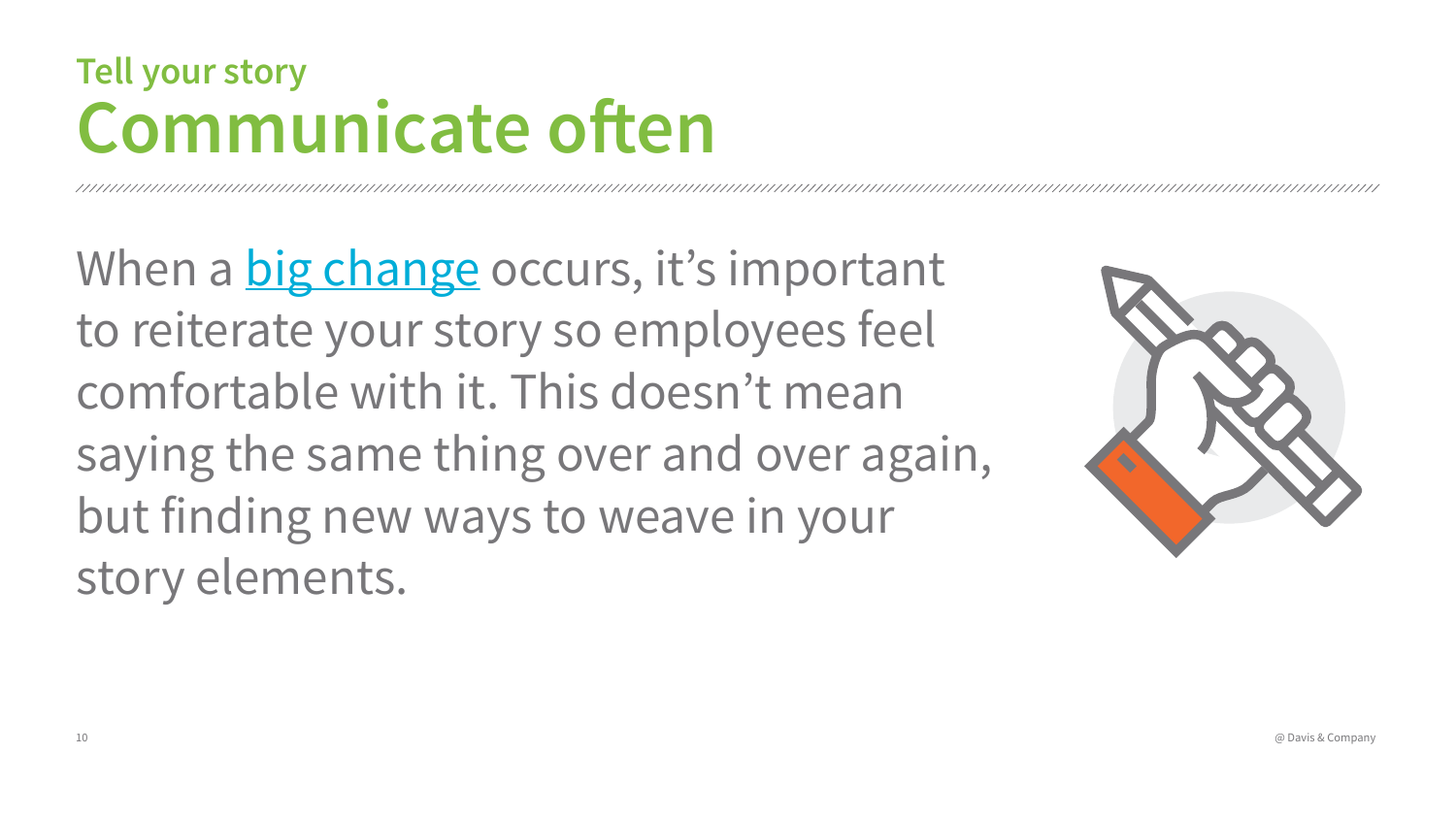**[Town halls](https://www.davisandco.com/book/revitalize-employee-town-hall-meetings-e-book)** are

a great venue for storytelling. Trade slides and try a TED Talk format.

**[Infographics](https://www.davisandco.com/resources?type=infographic)** are a quick and eyecatching way to get information across.

![](_page_10_Picture_11.jpeg)

![](_page_10_Picture_12.jpeg)

![](_page_10_Picture_13.jpeg)

**[Videos](https://www.davisandco.com/resources?type=videos)** bring home your message and inspire employees. Make them proud to be part of the story.

**[Slideshows](https://www.davisandco.com/resources?type=smart_guide)** can be viewed on digital screens throughout the workplace or hosted on the intranet.  $\varpi$  Davis & Company

**[Talking points](https://www.davisandco.com/guide/how-create-awesome-faqs-help-managers-communicate)  and FAQs** ensure all managers and leaders have what they need to tell the story.

### **Use these tools Tell your story**

![](_page_10_Picture_2.jpeg)

![](_page_10_Picture_3.jpeg)

![](_page_10_Picture_4.jpeg)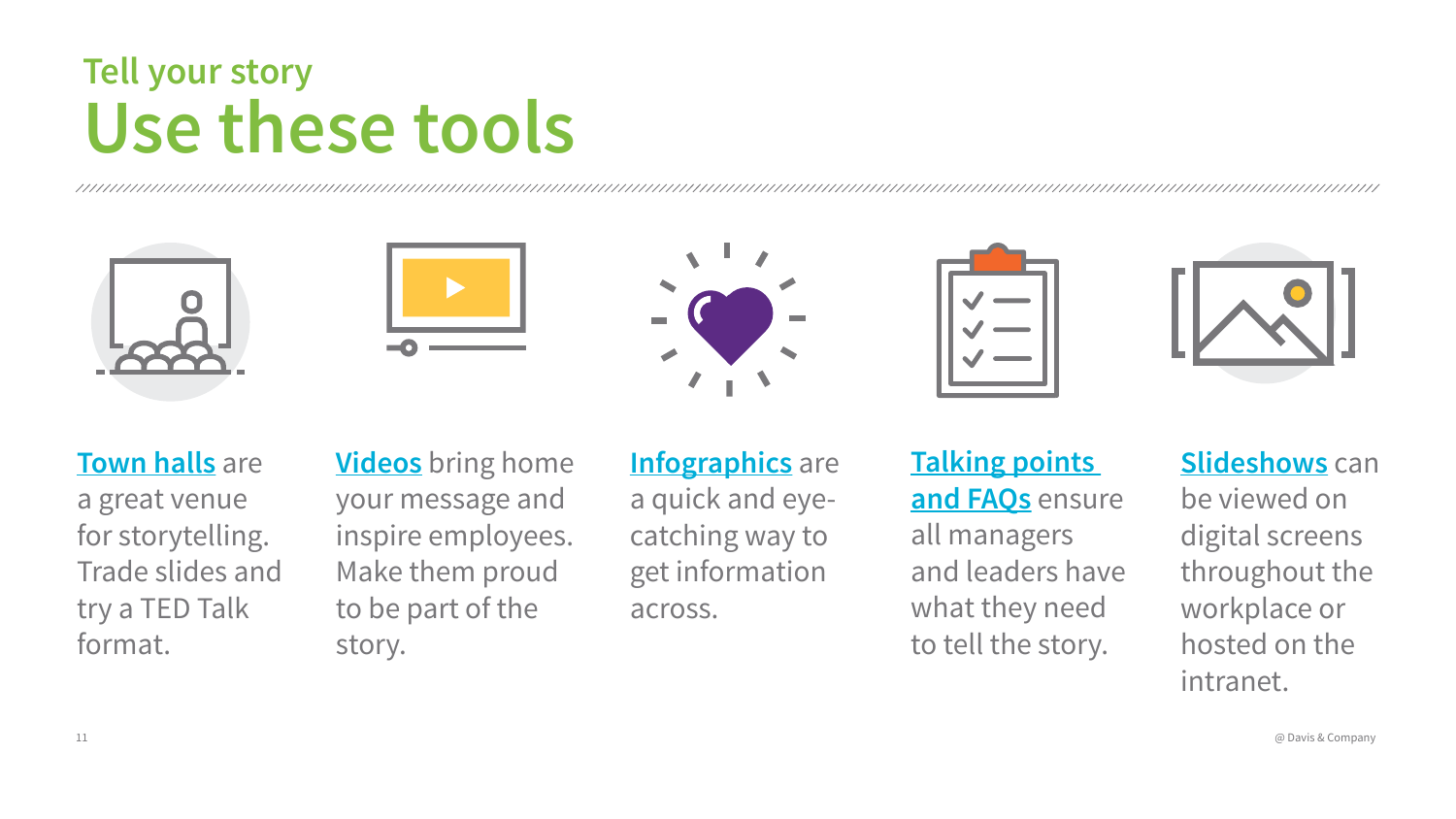![](_page_11_Picture_0.jpeg)

## **TRAIN** your storytellers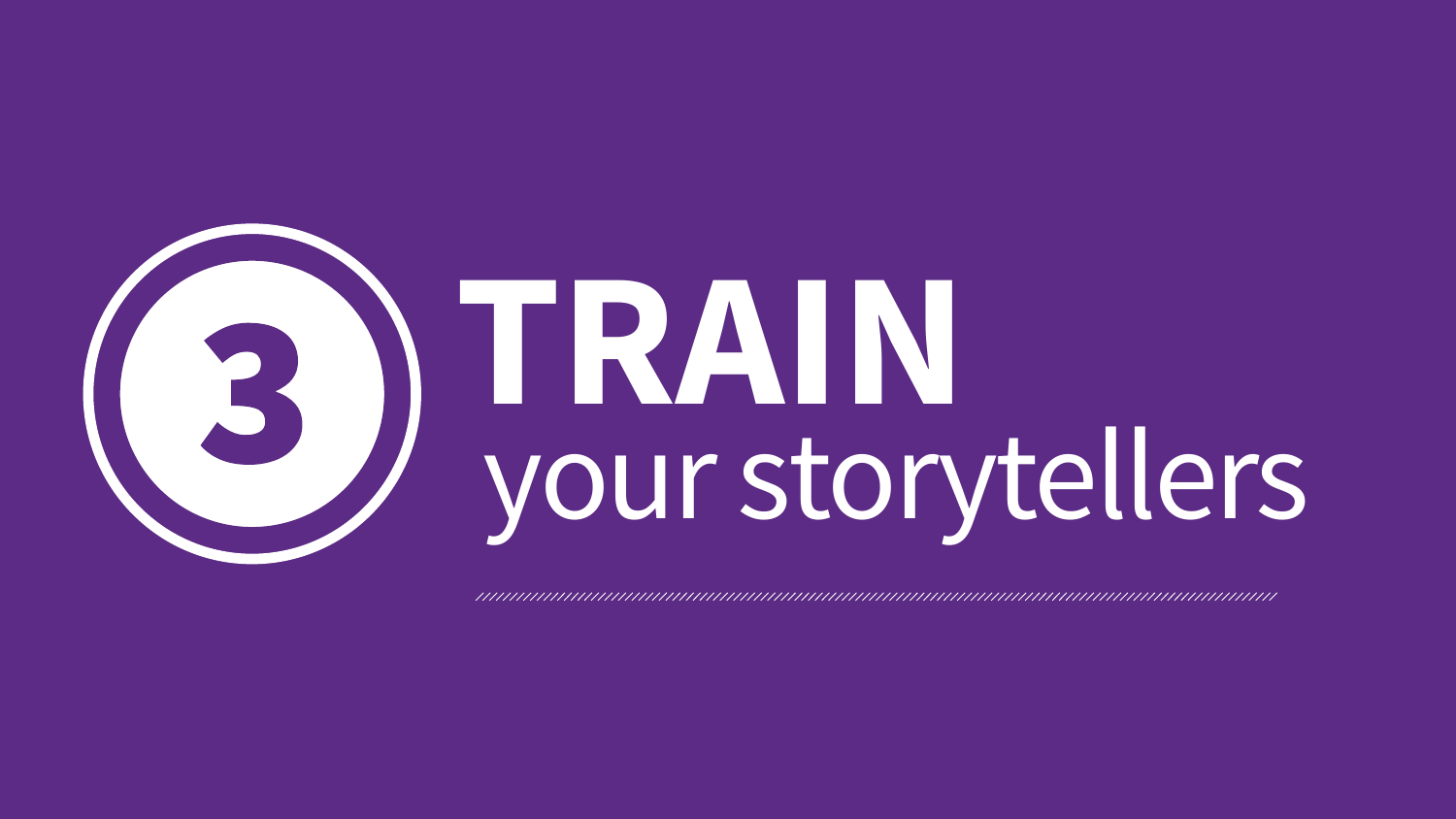When it comes to storytelling, your story is only as good as the teller. Recruit the most dynamic leaders to be your advocates.

![](_page_12_Picture_4.jpeg)

### **Recruit leaders Train your storytellers**

13 @ Davis & Company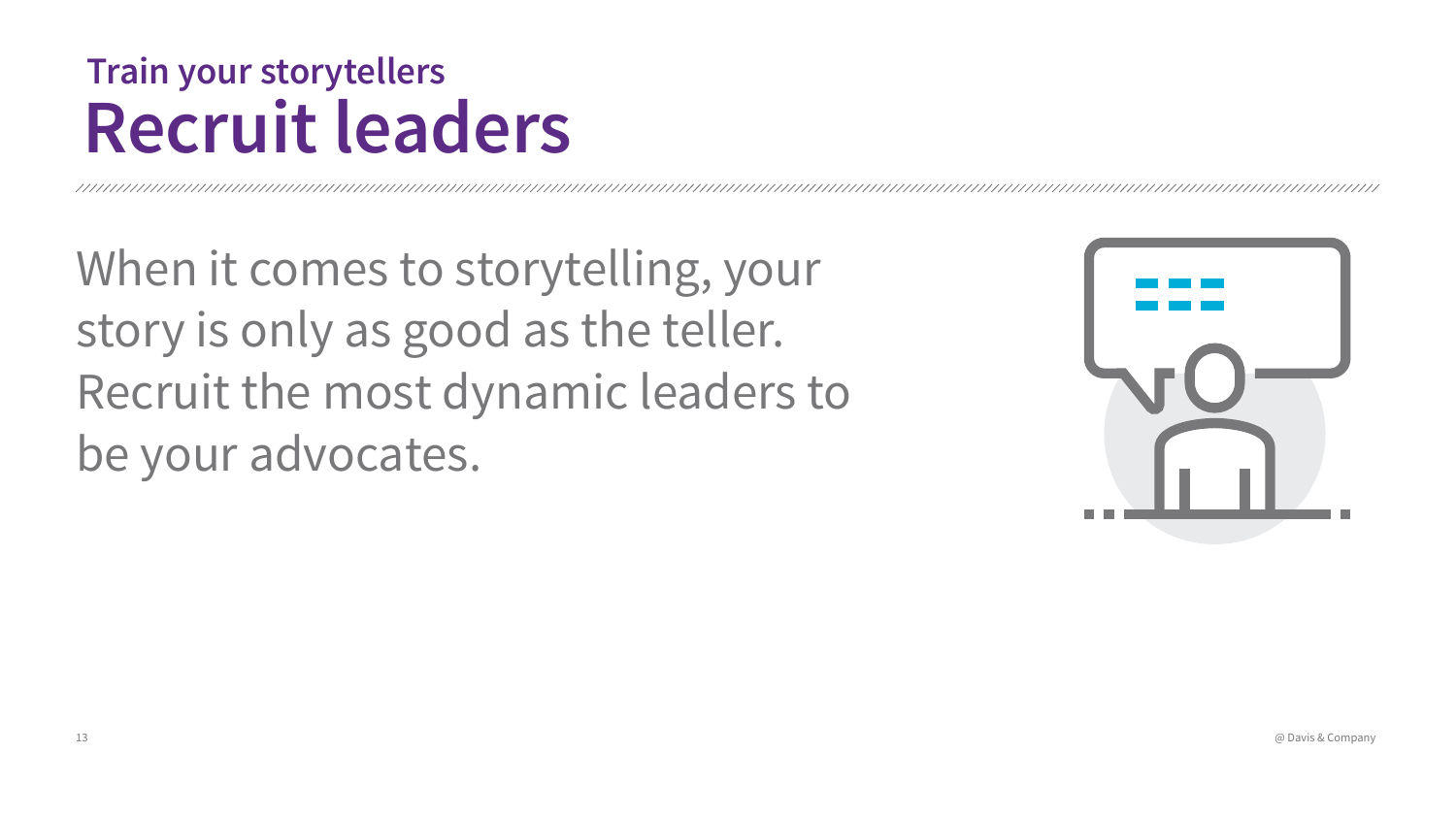Set leaders up with a **toolkit** including talking points, key messages and an FAQ document. This will ensure that each leader has what he/she needs to tell the same story.

![](_page_13_Picture_4.jpeg)

### **Set leaders up for success Train your storytellers**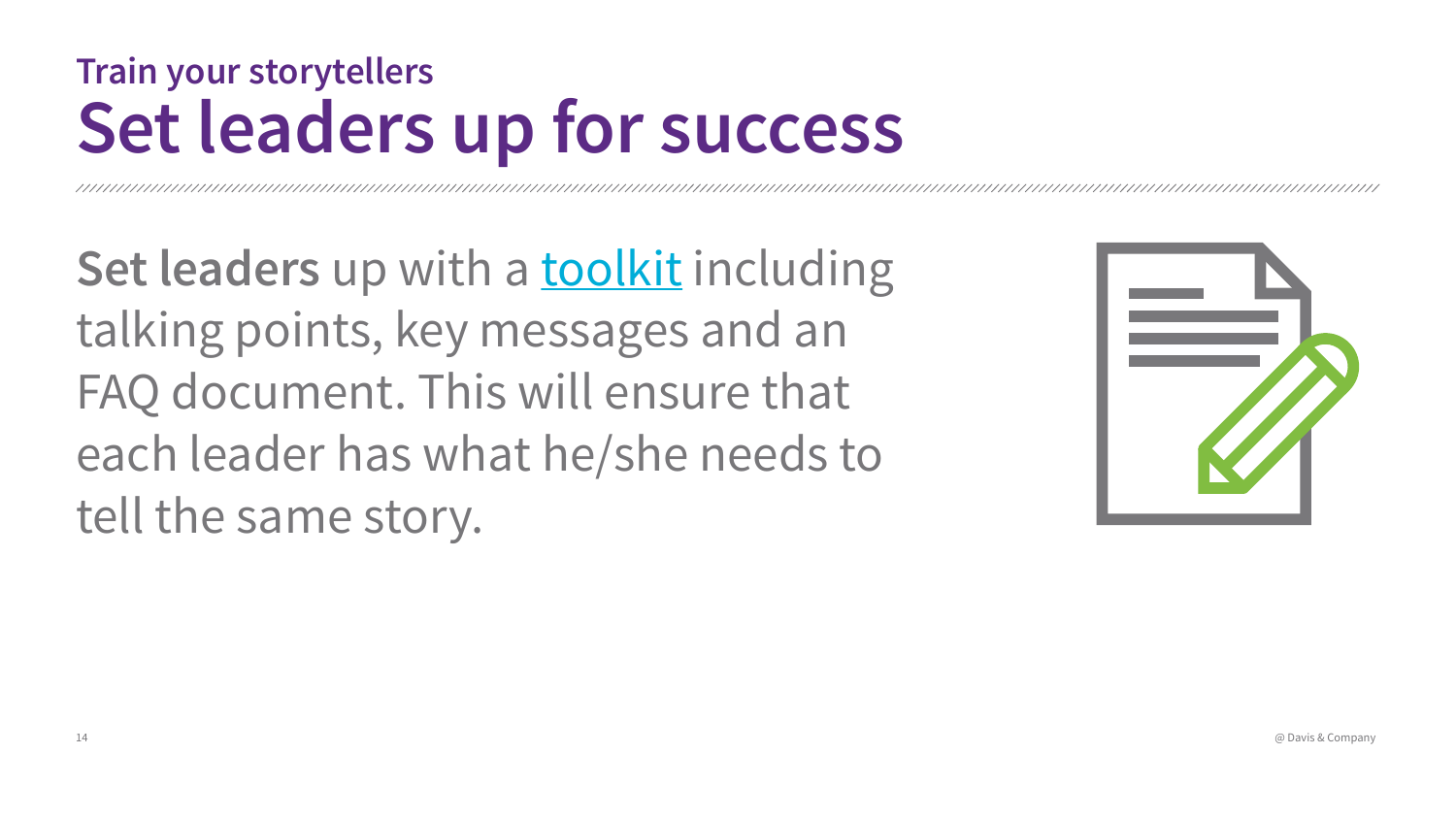Find employees from different departments and career levels who can tell their own personal stories of how the change impacted them. This builds a connection and makes change more tangible.

![](_page_14_Picture_4.jpeg)

![](_page_14_Picture_6.jpeg)

### **Choose champions Train your storytellers**

15 @ Davis & Company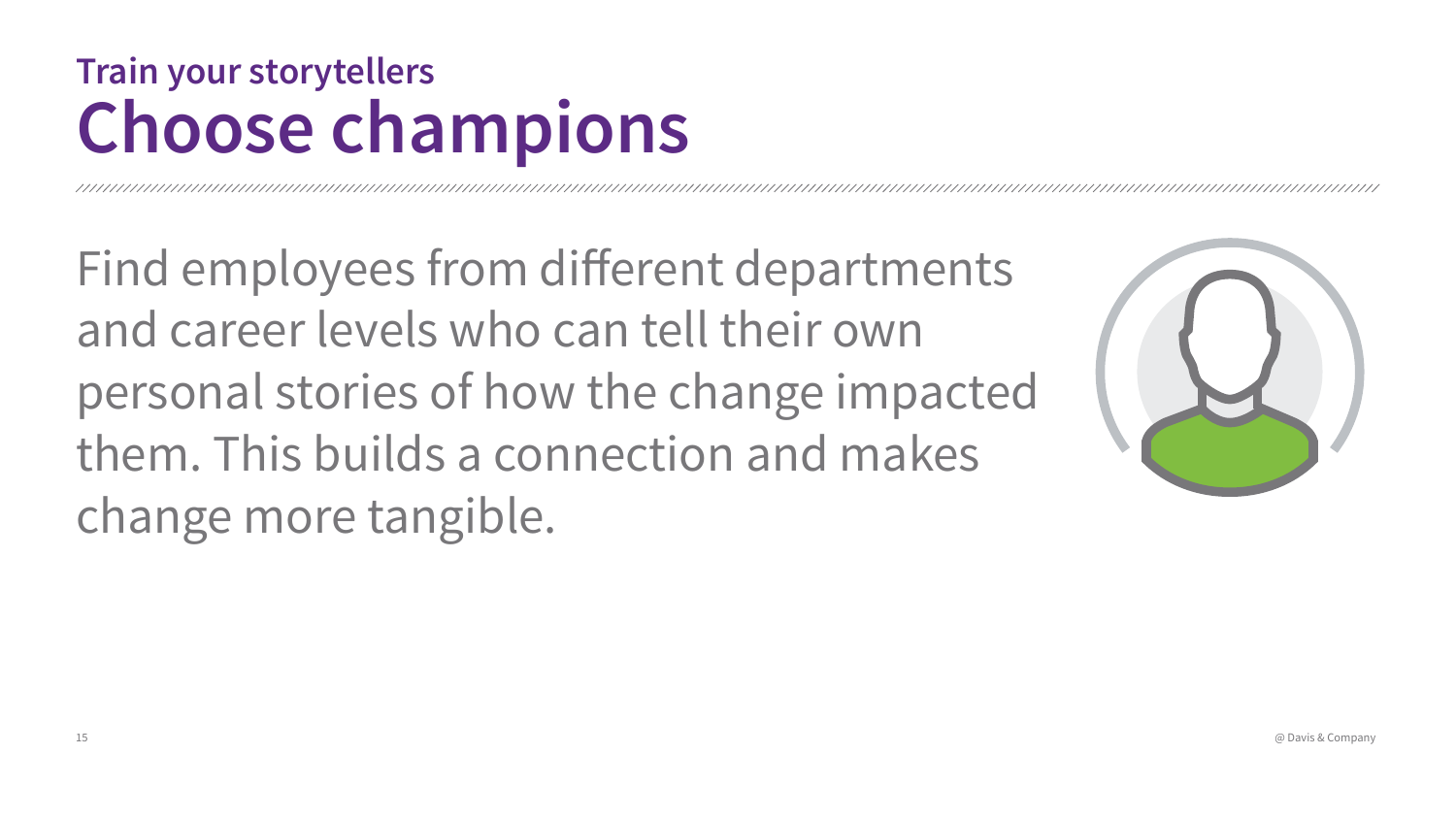Whether you're communicating a big change or just making a small announcement, storytelling is a compelling way to engage employees.

![](_page_15_Picture_3.jpeg)

 $\oslash$  Davis & Company  $\oslash$  Davis & Company  $\oslash$ 

![](_page_15_Picture_5.jpeg)

### **Keep in mind...**